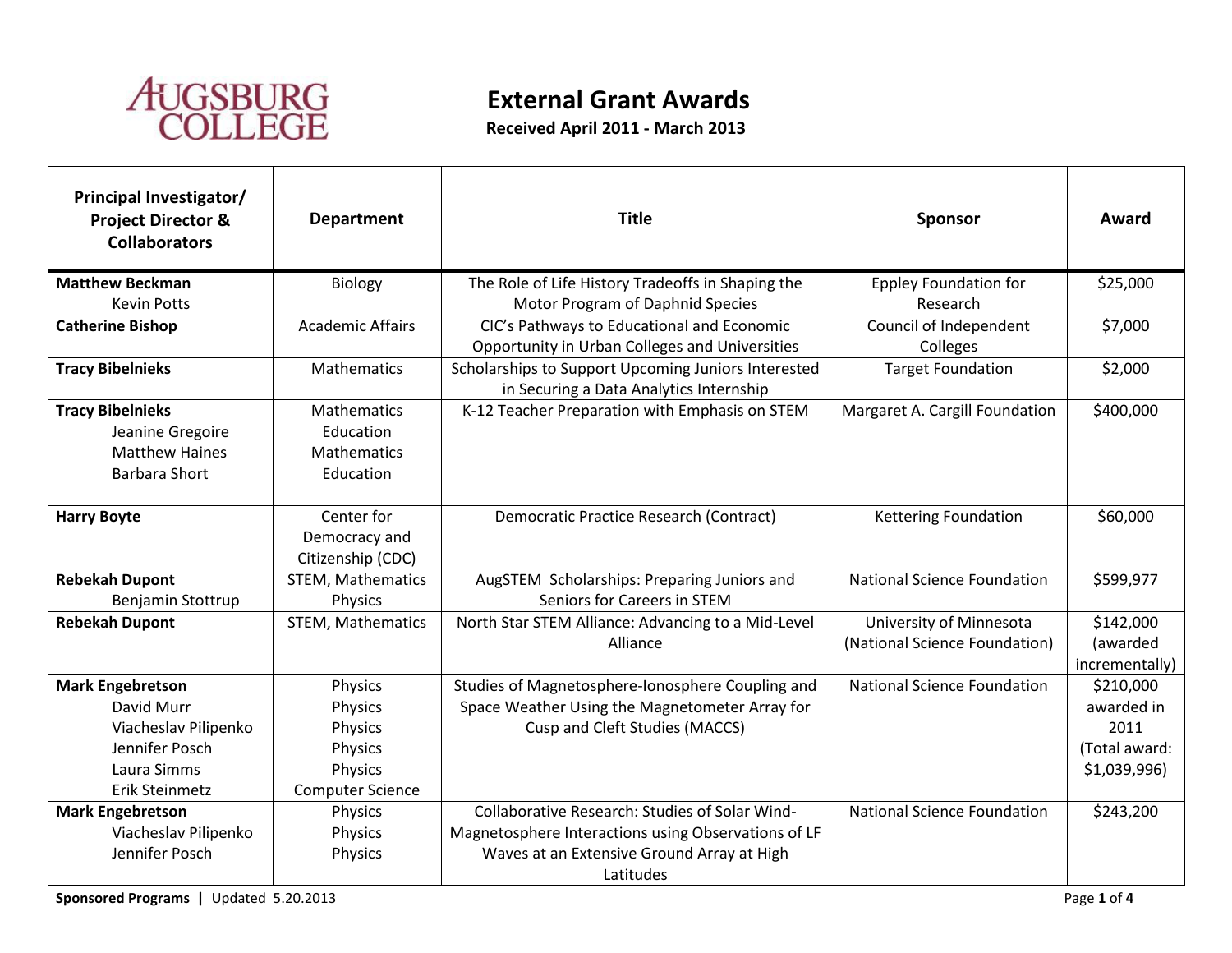| <b>Mark Engebretson</b>    | Physics              | Minnesota Space Grant Consortium                    | University of Minnesota<br>(NASA)  | \$131,368    |
|----------------------------|----------------------|-----------------------------------------------------|------------------------------------|--------------|
| <b>Joseph Erickson</b>     | Education            | <b>Engaging All Learners Through</b>                | <b>Duke University</b>             | \$39,999     |
| Kathy Berlin               |                      | Service-Learning (EASL) 2                           | (Corporation for National and      |              |
|                            |                      |                                                     | <b>Community Service)</b>          |              |
| <b>Elaine Eschenbacher</b> | Center for           | Sprockets - Saint Paul's Out-of-School Time Network | Kellogg Foundation                 | \$1,200,000  |
|                            | Democracy and        |                                                     |                                    |              |
|                            | Citizenship (CDC)    |                                                     |                                    |              |
| <b>Vivian Feng</b>         | Chemistry            | Implementing Flash Column Chromatography in the     | The Pittsburgh Conference          | \$10,000     |
|                            |                      | Undergraduate Chemistry Curriculum at Augsburg      |                                    |              |
|                            |                      | College                                             |                                    |              |
| <b>David Hanson</b>        | Chemistry            | CDI-Type 1: Development of Computational            | University of Minnesota            | \$59,629     |
|                            |                      | Algorithms and Analysis Tools for Molecular-Level   | (National Science Foundation)      |              |
|                            |                      | Understanding of Complex Atmospheric Nucleation     |                                    |              |
|                            |                      | Processes                                           |                                    |              |
| <b>David Hanson</b>        | Chemistry            | RUI: Laboratory Studies of Particle Nucleation-     | <b>National Science Foundation</b> | \$211,289    |
|                            |                      | Homogeneous Nucleation Involving Sulfuric Acid      |                                    | (Total Award |
|                            |                      | (H2SO4), Water (H20), and Ammonia (NH3) Vapors      |                                    | \$303,441)   |
| <b>David Hanson</b>        | Chemistry            | Collaborative Project: Understanding the Chemical   | University of Minnesota            | \$64,910     |
|                            |                      | Processes that Affect Growth Rates of Freshly       | (Department of Energy)             |              |
|                            |                      | <b>Nucleated Particles</b>                          |                                    |              |
| <b>David Hanson</b>        | Chemistry            | Towards a Molecular Understanding of Atmospheric    | University of Minnesota            | \$74,824     |
|                            |                      | Nucleation: Reactions of Amines with Sulfuric Acid  | (National Science Foundation)      |              |
|                            |                      | Clusters                                            |                                    |              |
| <b>Derek Johnson</b>       | Center for           | 21st Century Community Learning Center              | Minnesota Department of            | \$1,101,798  |
|                            | Democracy and        |                                                     | Education                          |              |
|                            | Citizenship (CDC)    |                                                     |                                    |              |
| <b>Anne Kaufman</b>        | Education            | Improving Teacher Quality Grant: Using Paideia      | Minnesota Office of Higher         | \$41,281     |
|                            |                      | Seminars in History Civics and Geography            | Education                          |              |
| <b>Merilee Klemp</b>       | Music                | Riverside Winds Music Residencies                   | Minnesota State Arts Board         | \$9,600      |
| <b>Cheryl Leuning</b>      | Nursing              | <b>Advanced Education Nursing Traineeship</b>       | US Department of Health and        | \$22,891     |
|                            |                      |                                                     | <b>Human Services</b>              |              |
| <b>David Matz</b>          | Psychology           | TUES Type 1: Eye Trackers for Behavioral Science at | National Science Foundation        | \$80,000     |
|                            |                      | Macalester and Augsburg Colleges                    |                                    |              |
| <b>Tom Morgan</b>          | Center for Faith and | Vocation of a Lutheran College Conferences          | Evangelical Lutheran Church in     | \$13,468     |
|                            | Learning             |                                                     | America                            |              |
| <b>Tom Morgan</b>          | Center for Faith and |                                                     | <b>Kettering Foundation</b>        | \$5,000      |
|                            | Learning             |                                                     |                                    |              |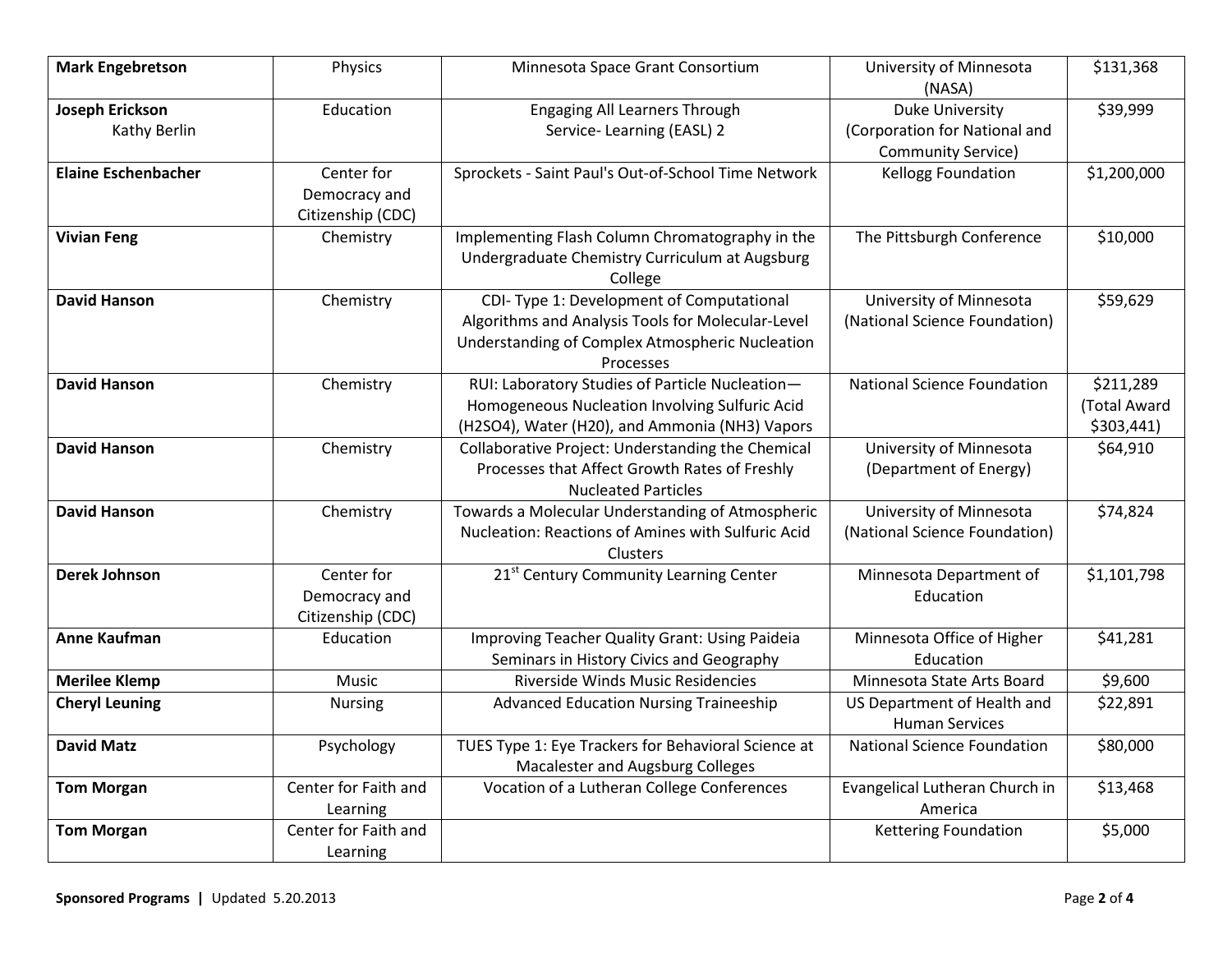| <b>Tom Morgan</b>        | Center for Faith and    |                                                          | Kemper Foundation                  | \$18,000      |
|--------------------------|-------------------------|----------------------------------------------------------|------------------------------------|---------------|
|                          | Learning                |                                                          |                                    |               |
| <b>Susan O'Connor</b>    | Education               | Naadamaadiwin Tribal Special Education, Cohort 1         | University of Minnesota Duluth     | \$56,284      |
| Donna Patterson          | Education               |                                                          | (Minnesota Department of           |               |
|                          |                         |                                                          | Education)                         |               |
| <b>Alyson Olson</b>      | TRIO/SSS                | <b>Student Support Services Program</b>                  | Department of Education            | \$503,087     |
| Kimberly Bestler         | TRIO/SSS                |                                                          |                                    | (Total Award  |
| Kevin Cheatham           | TRIO/SSS                |                                                          |                                    | \$1,220,087   |
| Melody Martagon-         | TRIO/SSS                |                                                          |                                    |               |
| Geiger                   |                         |                                                          |                                    |               |
| Dulce Monterrubio        | TRIO/SSS                |                                                          |                                    |               |
| Vicki Olson              | Education               | Twin Cities Teacher Collaborative (TC2): A               | <b>Bush Foundation</b>             | \$75,000      |
|                          |                         | <b>Collaborative of Six Teacher Preparation Programs</b> |                                    |               |
| <b>Donna Patterson</b>   | Education               | Naadamaadiwin Tribal Special Education, Cohort 2         | University of Minnesota Duluth     | \$14,295      |
| Susan O'Connor           | Education               |                                                          | (Minnesota Department of           |               |
|                          |                         |                                                          | Education)                         |               |
| <b>Steve Peacock</b>     | Institutional           | Anchor Institution Fund                                  | <b>McKnight Foundation</b>         | \$35,000      |
|                          | Advancement             |                                                          |                                    |               |
| <b>Noel Petit</b>        | <b>Computer Science</b> | Collaborative Research: PENGUIn - A High Latitude        | Siena College                      | \$52,323      |
|                          |                         | Window to Geospace Dynamics                              | <b>National Science Foundation</b> | (Total Award: |
|                          |                         |                                                          |                                    | \$238,409)    |
| <b>Kevin Potts</b>       | Biology                 | Nutritional ecology of chimpanzees at Ngogo, Kibale      | <b>LSB Leakey Foundation</b>       | \$9,315       |
|                          |                         | National Park, Uganda                                    |                                    |               |
| <b>Nancy Rodenborg</b>   | Social Work             | <b>Intergroup Dialogue: Diversity Social Work</b>        | The Family Partnership             | \$4,835       |
| Laura Boisen             |                         | <b>Advancement Program</b>                               | (Minnesota Department of           |               |
|                          |                         |                                                          | <b>Human Services)</b>             |               |
| <b>Jennifer Simon</b>    | American Indian         | Minnesota Indian Teacher Training Program                | Minnesota Department of            | \$80,000      |
|                          | <b>Student Services</b> |                                                          | Education                          |               |
| <b>Benjamin Stottrup</b> | Physics                 | RUI: Investigations of Pattern Formation and             | <b>National Science Foundation</b> | \$157,925     |
|                          |                         | Morphology in Two Dimensional Self-Assembled             |                                    |               |
|                          |                         | <b>Model Biomembranes</b>                                |                                    |               |
| <b>Benjamin Stottrup</b> | Physics                 | 2012 NIST Summer Undergraduate Research                  | National Institute of Standards    | \$8,706       |
|                          |                         | Fellowship (SURF) Award                                  | and Technology (NIST)              |               |
| <b>Benjamin Stottrup</b> | Physics                 | 2013 NIST Summer Undergraduate Research                  | National Institute of Standards    | \$8,711       |
|                          |                         | Fellowship (SURF) Award                                  | and Technology (NIST)              |               |
| "Tina" Maria Tavera      | McNair                  | Augsburg College McNair Program                          | <b>US Department of Education</b>  | \$1,099,985   |
| Lara Crombie             |                         |                                                          |                                    |               |
| <b>Brian Greening</b>    |                         |                                                          |                                    |               |